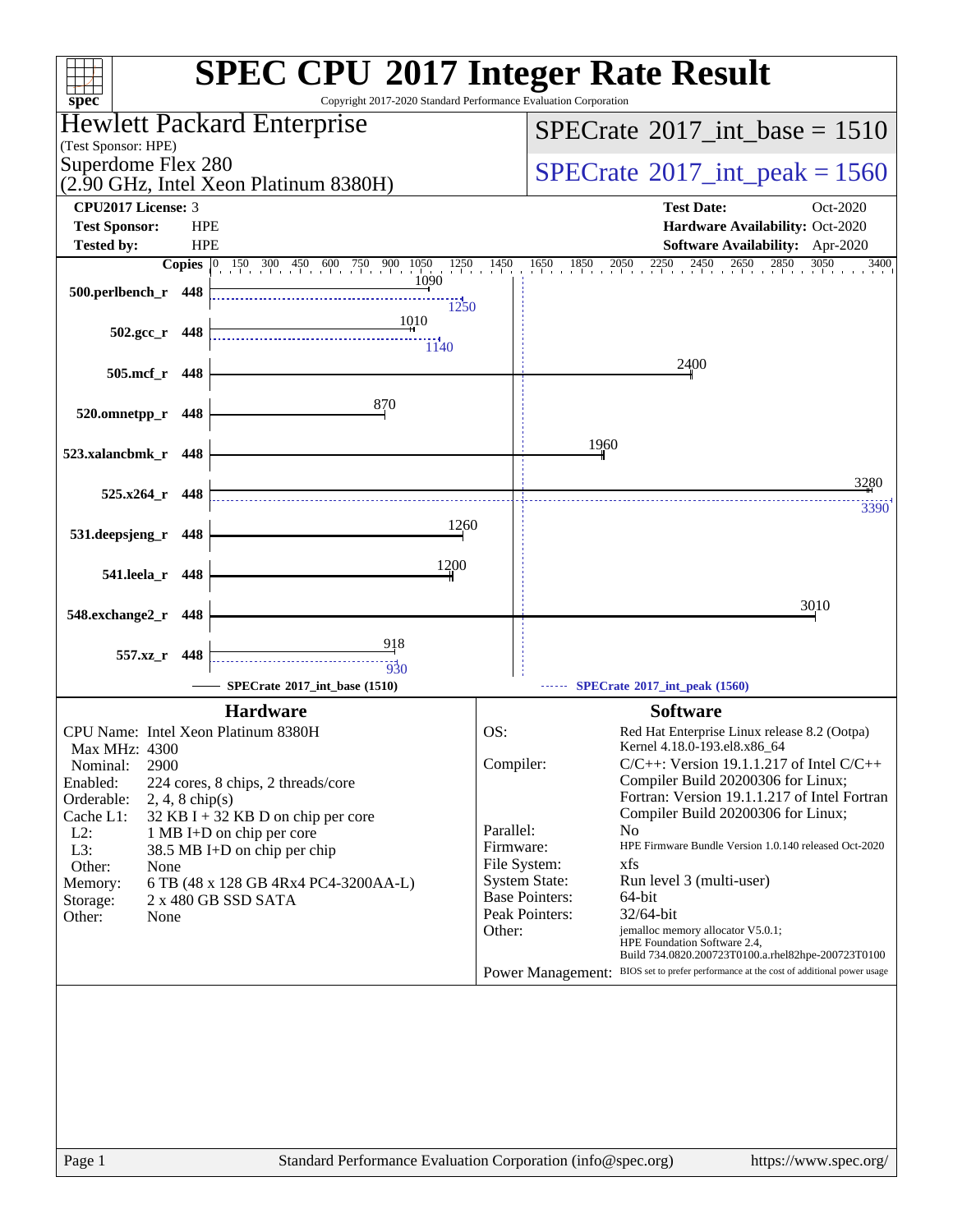

Copyright 2017-2020 Standard Performance Evaluation Corporation

### Hewlett Packard Enterprise

(Test Sponsor: HPE)

(2.90 GHz, Intel Xeon Platinum 8380H)

### [SPECrate](http://www.spec.org/auto/cpu2017/Docs/result-fields.html#SPECrate2017intbase)®2017 int\_base =  $1510$

Superdome Flex 280<br>  $S$ PECrate<sup>®</sup>2017 int peak = 1560

**[CPU2017 License:](http://www.spec.org/auto/cpu2017/Docs/result-fields.html#CPU2017License)** 3 **[Test Date:](http://www.spec.org/auto/cpu2017/Docs/result-fields.html#TestDate)** Oct-2020 **[Test Sponsor:](http://www.spec.org/auto/cpu2017/Docs/result-fields.html#TestSponsor)** HPE **[Hardware Availability:](http://www.spec.org/auto/cpu2017/Docs/result-fields.html#HardwareAvailability)** Oct-2020 **[Tested by:](http://www.spec.org/auto/cpu2017/Docs/result-fields.html#Testedby)** HPE **[Software Availability:](http://www.spec.org/auto/cpu2017/Docs/result-fields.html#SoftwareAvailability)** Apr-2020

#### **[Results Table](http://www.spec.org/auto/cpu2017/Docs/result-fields.html#ResultsTable)**

| <b>Base</b>                       |               |                |           |                |       | <b>Peak</b>    |       |               |                |              |                |              |                |              |
|-----------------------------------|---------------|----------------|-----------|----------------|-------|----------------|-------|---------------|----------------|--------------|----------------|--------------|----------------|--------------|
| <b>Benchmark</b>                  | <b>Copies</b> | <b>Seconds</b> | Ratio     | <b>Seconds</b> | Ratio | <b>Seconds</b> | Ratio | <b>Copies</b> | <b>Seconds</b> | <b>Ratio</b> | <b>Seconds</b> | <b>Ratio</b> | <b>Seconds</b> | <b>Ratio</b> |
| $500.$ perlbench_r                | 448           | 656            | 1090      | 653            | 1090  | 655            | 1090  | 448           | 567            | 260          | 569            | 1250         | 568            | 1250         |
| $502.\text{gcc}$ <sub>r</sub>     | 448           | 635            | 998       | 626            | 1010  | 624            | 1020  | 448           | 555            | 1140         | 557            | 1140         | 554            | 1140         |
| $505$ .mcf r                      | 448           | 303            | 2390      | 301            | 2400  | 302            | 2400  | 448           | 303            | 2390         | 301            | 2400         | 302            | 2400         |
| 520.omnetpp_r                     | 448           | 675            | 871       | 676            | 870   | 675            | 870   | 448           | 675            | 871          | 676            | 870          | 675            | 870          |
| 523.xalancbmk r                   | 448           | 241            | 1960      | 242            | 1950  | 242            | 1960  | 448           | 241            | 1960         | 242            | 1950         | 242            | 1960         |
| 525.x264 r                        | 448           | 238            | 3290      | 239            | 3280  | 240            | 3270  | 448           | 231            | 3390         | 231            | 3400         | 231            | 3390         |
| 531.deepsjeng_r                   | 448           | 408            | 1260      | 408            | 1260  | 408            | 1260  | 448           | 408            | 260          | 408            | 1260         | 408            | 1260         |
| 541.leela r                       | 448           | 617            | 1200      | 613            | 1210  | 621            | 1190  | 448           | 617            | 1200         | 613            | 1210         | 621            | 1190         |
| 548.exchange2_r                   | 448           | 389            | 3010      | 389            | 3010  | 389            | 3020  | 448           | 389            | 3010         | 389            | 3010         | 389            | 3020         |
| $557.xz$ _r                       | 448           | 527            | 918       | 527            | 917   | 527            | 918   | 448           | 520            | 931          | 520            | 930          | 520            | 930          |
| $SPECrate^{\circ}2017$ int base = |               |                | 1510      |                |       |                |       |               |                |              |                |              |                |              |
| $CDDLO \rightarrow AAAIB$         |               | . .            | $- - - -$ |                |       |                |       |               |                |              |                |              |                |              |

**[SPECrate](http://www.spec.org/auto/cpu2017/Docs/result-fields.html#SPECrate2017intpeak)[2017\\_int\\_peak =](http://www.spec.org/auto/cpu2017/Docs/result-fields.html#SPECrate2017intpeak) 1560**

Results appear in the [order in which they were run](http://www.spec.org/auto/cpu2017/Docs/result-fields.html#RunOrder). Bold underlined text [indicates a median measurement](http://www.spec.org/auto/cpu2017/Docs/result-fields.html#Median).

#### **[Submit Notes](http://www.spec.org/auto/cpu2017/Docs/result-fields.html#SubmitNotes)**

 The numactl mechanism was used to bind copies to processors. The config file option 'submit' was used to generate numactl commands to bind each copy to a specific processor. For details, please see the config file.

### **[Operating System Notes](http://www.spec.org/auto/cpu2017/Docs/result-fields.html#OperatingSystemNotes)**

 Stack size set to unlimited using "ulimit -s unlimited" Transparent Huge Pages enabled by default Prior to runcpu invocation Filesystem page cache synced and cleared with: sync; echo 3> /proc/sys/vm/drop\_caches runcpu command invoked through numactl i.e.: numactl --interleave=all runcpu <etc> Tuned-adm profile was set to Throughput-Performance using "tuned-adm profile throughput-performance"

#### **[Environment Variables Notes](http://www.spec.org/auto/cpu2017/Docs/result-fields.html#EnvironmentVariablesNotes)**

```
Environment variables set by runcpu before the start of the run:
LD_LIBRARY_PATH =
      "/home/cpu2017/lib/intel64:/home/cpu2017/lib/ia32:/home/cpu2017/je5.0.1-
      32"
MALLOC_CONF = "retain:true"
```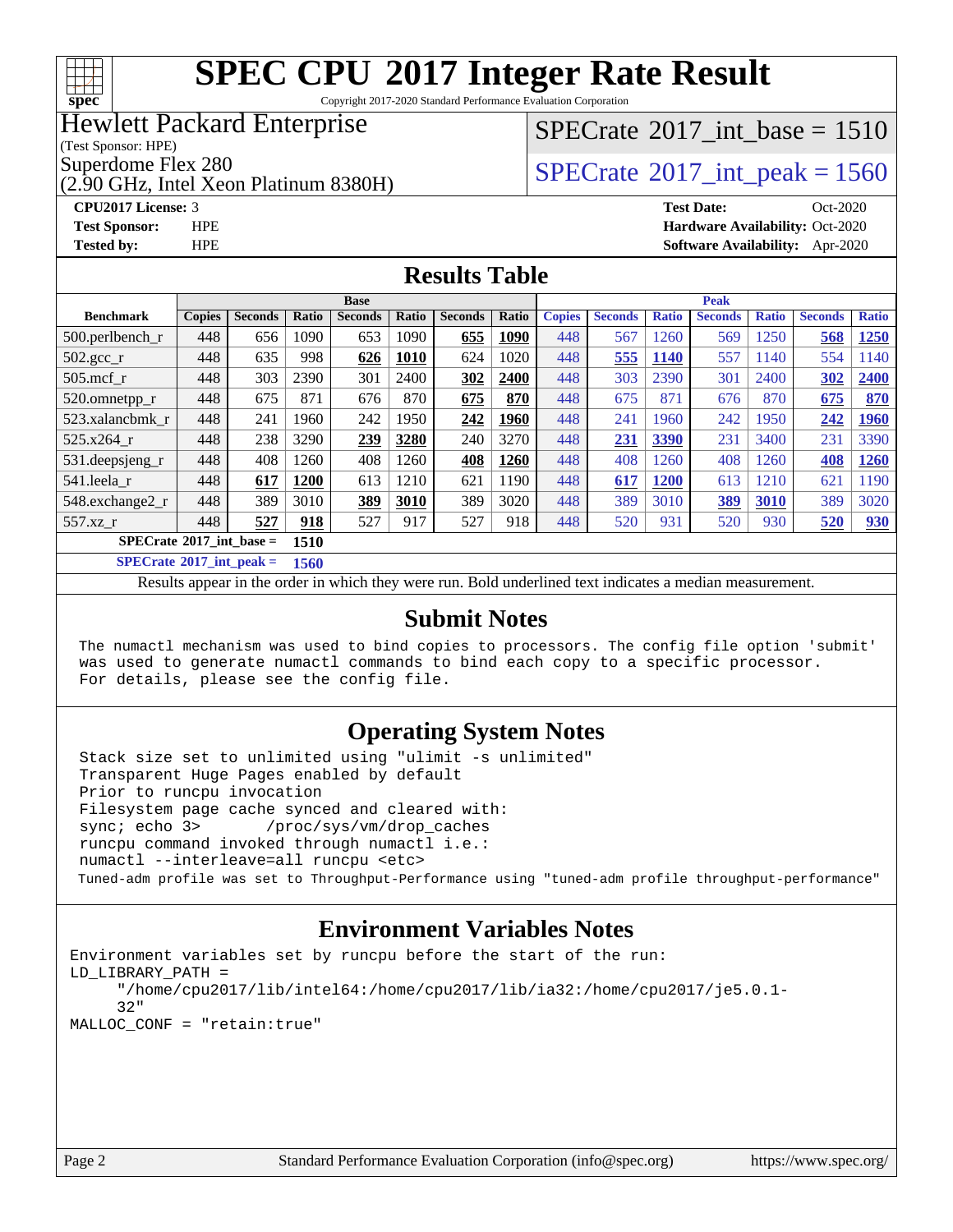#### **[spec](http://www.spec.org/)**

# **[SPEC CPU](http://www.spec.org/auto/cpu2017/Docs/result-fields.html#SPECCPU2017IntegerRateResult)[2017 Integer Rate Result](http://www.spec.org/auto/cpu2017/Docs/result-fields.html#SPECCPU2017IntegerRateResult)**

Copyright 2017-2020 Standard Performance Evaluation Corporation

#### Hewlett Packard Enterprise

[SPECrate](http://www.spec.org/auto/cpu2017/Docs/result-fields.html#SPECrate2017intbase)®2017 int\_base =  $1510$ 

(Test Sponsor: HPE)

(2.90 GHz, Intel Xeon Platinum 8380H)

### Superdome Flex 280<br>  $S$ PECrate<sup>®</sup>2017 int peak = 1560

**[CPU2017 License:](http://www.spec.org/auto/cpu2017/Docs/result-fields.html#CPU2017License)** 3 **[Test Date:](http://www.spec.org/auto/cpu2017/Docs/result-fields.html#TestDate)** Oct-2020 **[Test Sponsor:](http://www.spec.org/auto/cpu2017/Docs/result-fields.html#TestSponsor)** HPE **[Hardware Availability:](http://www.spec.org/auto/cpu2017/Docs/result-fields.html#HardwareAvailability)** Oct-2020 **[Tested by:](http://www.spec.org/auto/cpu2017/Docs/result-fields.html#Testedby)** HPE **[Software Availability:](http://www.spec.org/auto/cpu2017/Docs/result-fields.html#SoftwareAvailability)** Apr-2020

#### **[General Notes](http://www.spec.org/auto/cpu2017/Docs/result-fields.html#GeneralNotes)**

Page 3 Standard Performance Evaluation Corporation [\(info@spec.org\)](mailto:info@spec.org) <https://www.spec.org/> Binaries compiled on a system with 1x Intel Core i9-7980XE CPU + 64GB RAM memory using Redhat Enterprise Linux 8.0 NA: The test sponsor attests, as of date of publication, that CVE-2017-5754 (Meltdown) is mitigated in the system as tested and documented. Yes: The test sponsor attests, as of date of publication, that CVE-2017-5753 (Spectre variant 1) is mitigated in the system as tested and documented. Yes: The test sponsor attests, as of date of publication, that CVE-2017-5715 (Spectre variant 2) is mitigated in the system as tested and documented. jemalloc, a general purpose malloc implementation built with the RedHat Enterprise 7.5, and the system compiler gcc 4.8.5 sources available from jemalloc.net or<https://github.com/jemalloc/jemalloc/releases> **[Platform Notes](http://www.spec.org/auto/cpu2017/Docs/result-fields.html#PlatformNotes)** BIOS Configuration: Workload Profile set to HPC Workload Profile set to Custom Minimum Processor Idle Power Core C-State set to C6 State Sub-NUMA Clustering set to Enabled DCU Stream Prefetcher set to Disabled Sysinfo program /home/cpu2017/bin/sysinfo Rev: r6365 of 2019-08-21 295195f888a3d7edb1e6e46a485a0011 running on ch-622.fchst.rdlabs.hpecorp.net Mon Oct 12 14:58:04 2020 SUT (System Under Test) info as seen by some common utilities. For more information on this section, see <https://www.spec.org/cpu2017/Docs/config.html#sysinfo> From /proc/cpuinfo model name : Intel(R) Xeon(R) Platinum 8380H CPU @ 2.90GHz 8 "physical id"s (chips) 448 "processors" cores, siblings (Caution: counting these is hw and system dependent. The following excerpts from /proc/cpuinfo might not be reliable. Use with caution.) cpu cores : 28 siblings : 56 physical 0: cores 0 1 2 3 4 5 6 8 9 10 11 12 13 14 16 17 18 19 20 21 22 24 25 26 27 28 29 30 physical 1: cores 0 1 2 3 4 5 6 8 9 10 11 12 13 14 16 17 18 19 20 21 22 24 25 26 27 28 29 30 physical 2: cores 0 1 2 3 4 5 6 8 9 10 11 12 13 14 16 17 18 19 20 21 22 24 25 26 27 28 29 30 physical 3: cores 0 1 2 3 4 5 6 8 9 10 11 12 13 14 16 17 18 19 20 21 22 24 25 26 27 28 29 30 physical 4: cores 0 1 2 3 4 5 6 8 9 10 11 12 13 14 16 17 18 19 20 21 22 24 25 26 27 **(Continued on next page)**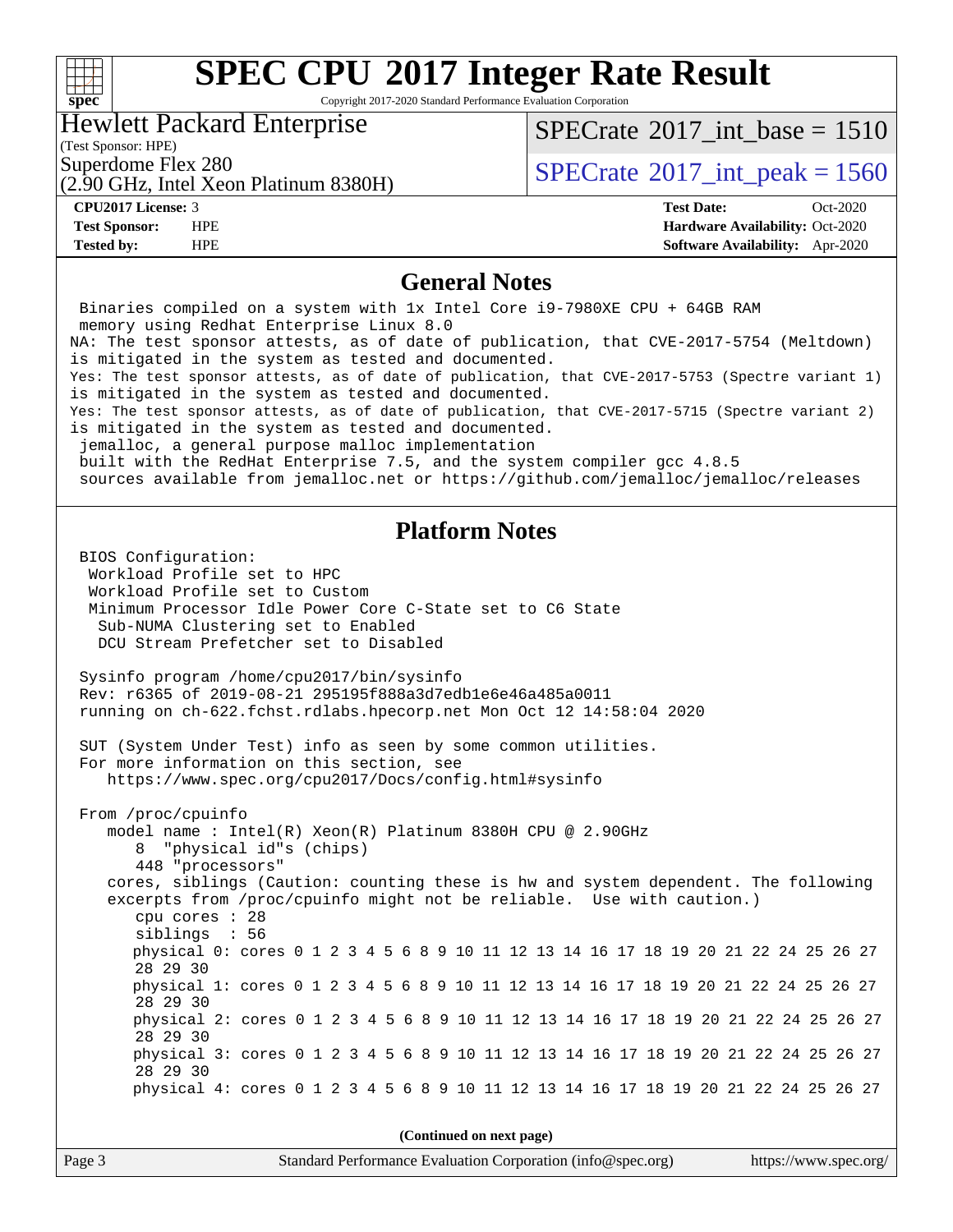| spec <sup>®</sup>    |                                           | <b>SPEC CPU®2017 Integer Rate Result</b><br>Copyright 2017-2020 Standard Performance Evaluation Corporation                                      |                                                                                                                                  |                                 |
|----------------------|-------------------------------------------|--------------------------------------------------------------------------------------------------------------------------------------------------|----------------------------------------------------------------------------------------------------------------------------------|---------------------------------|
| (Test Sponsor: HPE)  | <b>Hewlett Packard Enterprise</b>         |                                                                                                                                                  | $SPECrate^{\circ}2017$ int base = 1510                                                                                           |                                 |
| Superdome Flex 280   | (2.90 GHz, Intel Xeon Platinum 8380H)     |                                                                                                                                                  | $SPECTate$ <sup>®</sup> 2017_int_peak = 1560                                                                                     |                                 |
| CPU2017 License: 3   |                                           |                                                                                                                                                  | <b>Test Date:</b>                                                                                                                | Oct-2020                        |
| <b>Test Sponsor:</b> | <b>HPE</b>                                |                                                                                                                                                  |                                                                                                                                  | Hardware Availability: Oct-2020 |
| <b>Tested by:</b>    | <b>HPE</b>                                |                                                                                                                                                  |                                                                                                                                  | Software Availability: Apr-2020 |
|                      |                                           | <b>Platform Notes (Continued)</b>                                                                                                                |                                                                                                                                  |                                 |
|                      | 28 29 30<br>28 29 30                      | physical 5: cores 0 1 2 3 4 5 6 8 9 10 11 12 13 14 16 17 18 19 20 21 22 24 25 26 27                                                              |                                                                                                                                  |                                 |
|                      | 28 29 30                                  | physical 6: cores 0 1 2 3 4 5 6 8 9 10 11 12 13 14 16 17 18 19 20 21 22 24 25 26 27                                                              |                                                                                                                                  |                                 |
|                      | 28 29 30                                  | physical 7: cores 0 1 2 3 4 5 6 8 9 10 11 12 13 14 16 17 18 19 20 21 22 24 25 26 27                                                              |                                                                                                                                  |                                 |
| From lscpu:          |                                           |                                                                                                                                                  |                                                                                                                                  |                                 |
|                      | Architecture:                             | x86_64                                                                                                                                           |                                                                                                                                  |                                 |
|                      | $CPU$ op-mode( $s$ ):<br>Byte Order:      | $32$ -bit, $64$ -bit<br>Little Endian                                                                                                            |                                                                                                                                  |                                 |
|                      | CPU(s):                                   | 448                                                                                                                                              |                                                                                                                                  |                                 |
|                      | On-line CPU(s) list: $0-447$              |                                                                                                                                                  |                                                                                                                                  |                                 |
|                      | Thread( $s$ ) per core:                   | 2<br>28                                                                                                                                          |                                                                                                                                  |                                 |
|                      | $Core(s)$ per socket:<br>Socket(s):       | 8                                                                                                                                                |                                                                                                                                  |                                 |
|                      | NUMA $node(s):$                           | 16                                                                                                                                               |                                                                                                                                  |                                 |
|                      | Vendor ID:                                | GenuineIntel                                                                                                                                     |                                                                                                                                  |                                 |
|                      | CPU family:                               | 6                                                                                                                                                |                                                                                                                                  |                                 |
|                      | Model:                                    | 85                                                                                                                                               |                                                                                                                                  |                                 |
|                      | Model name:<br>Stepping:                  | Intel(R) Xeon(R) Platinum 8380H CPU @ 2.90GHz<br>11                                                                                              |                                                                                                                                  |                                 |
|                      | CPU MHz:                                  | 4086.980                                                                                                                                         |                                                                                                                                  |                                 |
|                      | $CPU$ max $MHz$ :                         | 4300.0000                                                                                                                                        |                                                                                                                                  |                                 |
|                      | CPU min MHz:                              | 1000.0000                                                                                                                                        |                                                                                                                                  |                                 |
|                      | BogoMIPS:                                 | 5799.81                                                                                                                                          |                                                                                                                                  |                                 |
|                      | Virtualization:                           | $VT - x$                                                                                                                                         |                                                                                                                                  |                                 |
|                      | Lld cache:<br>Lli cache:                  | 32K<br>32K                                                                                                                                       |                                                                                                                                  |                                 |
|                      | L2 cache:                                 | 1024K                                                                                                                                            |                                                                                                                                  |                                 |
|                      | L3 cache:                                 | 39424K                                                                                                                                           |                                                                                                                                  |                                 |
|                      | NUMA node0 CPU(s):                        |                                                                                                                                                  | $0-3, 7-9, 14-17, 21-23, 224-227, 231-233, 238-241, 245-247$                                                                     |                                 |
|                      | NUMA nodel CPU(s):                        |                                                                                                                                                  | 4-6, 10-13, 18-20, 24-27, 228-230, 234-237, 242-244, 248-251                                                                     |                                 |
|                      | NUMA node2 CPU(s):<br>NUMA node3 CPU(s):  |                                                                                                                                                  | 28-31, 35-37, 42-45, 49-51, 252-255, 259-261, 266-269, 273-275<br>32-34, 38-41, 46-48, 52-55, 256-258, 262-265, 270-272, 276-279 |                                 |
|                      | NUMA node4 CPU(s):                        |                                                                                                                                                  | 56-59, 63-65, 70-73, 77-79, 280-283, 287-289, 294-297, 301-303                                                                   |                                 |
|                      | NUMA node5 CPU(s):                        |                                                                                                                                                  | 60-62, 66-69, 74-76, 80-83, 284-286, 290-293, 298-300, 304-307                                                                   |                                 |
|                      | NUMA node6 CPU(s):                        | 84-87, 91-93, 98-101, 105-107, 308-311, 315-317, 322-325, 329-331                                                                                |                                                                                                                                  |                                 |
|                      | NUMA node7 CPU(s):                        |                                                                                                                                                  | 88-90, 94-97, 102-104, 108-111, 312-314, 318-321, 326-328, 332-335                                                               |                                 |
|                      | NUMA node8 CPU(s):                        | 112-115, 119-121, 126-129, 133-135, 336-339, 343-345, 350-353, 357-359                                                                           |                                                                                                                                  |                                 |
|                      | NUMA node9 CPU(s):<br>NUMA node10 CPU(s): | 116-118, 122-125, 130-132, 136-139, 340-342, 346-349, 354-356, 360-363<br>140-143, 147-149, 154-157, 161-163, 364-367, 371-373, 378-381, 385-387 |                                                                                                                                  |                                 |
|                      | NUMA node11 CPU(s):                       | 144-146, 150-153, 158-160, 164-167, 368-370, 374-377, 382-384, 388-391                                                                           |                                                                                                                                  |                                 |
|                      | NUMA node12 CPU(s):                       | 168-171, 175-177, 182-185, 189-191, 392-395, 399-401, 406-409, 413-415                                                                           |                                                                                                                                  |                                 |
|                      | NUMA node13 CPU(s):                       | 172-174, 178-181, 186-188, 192-195, 396-398, 402-405, 410-412, 416-419                                                                           |                                                                                                                                  |                                 |
|                      | NUMA node14 CPU(s):                       | 196-199, 203-205, 210-213, 217-219, 420-423, 427-429, 434-437, 441-443                                                                           |                                                                                                                                  |                                 |
|                      |                                           | (Continued on next page)                                                                                                                         |                                                                                                                                  |                                 |
| Page 4               |                                           | Standard Performance Evaluation Corporation (info@spec.org)                                                                                      |                                                                                                                                  | https://www.spec.org/           |
|                      |                                           |                                                                                                                                                  |                                                                                                                                  |                                 |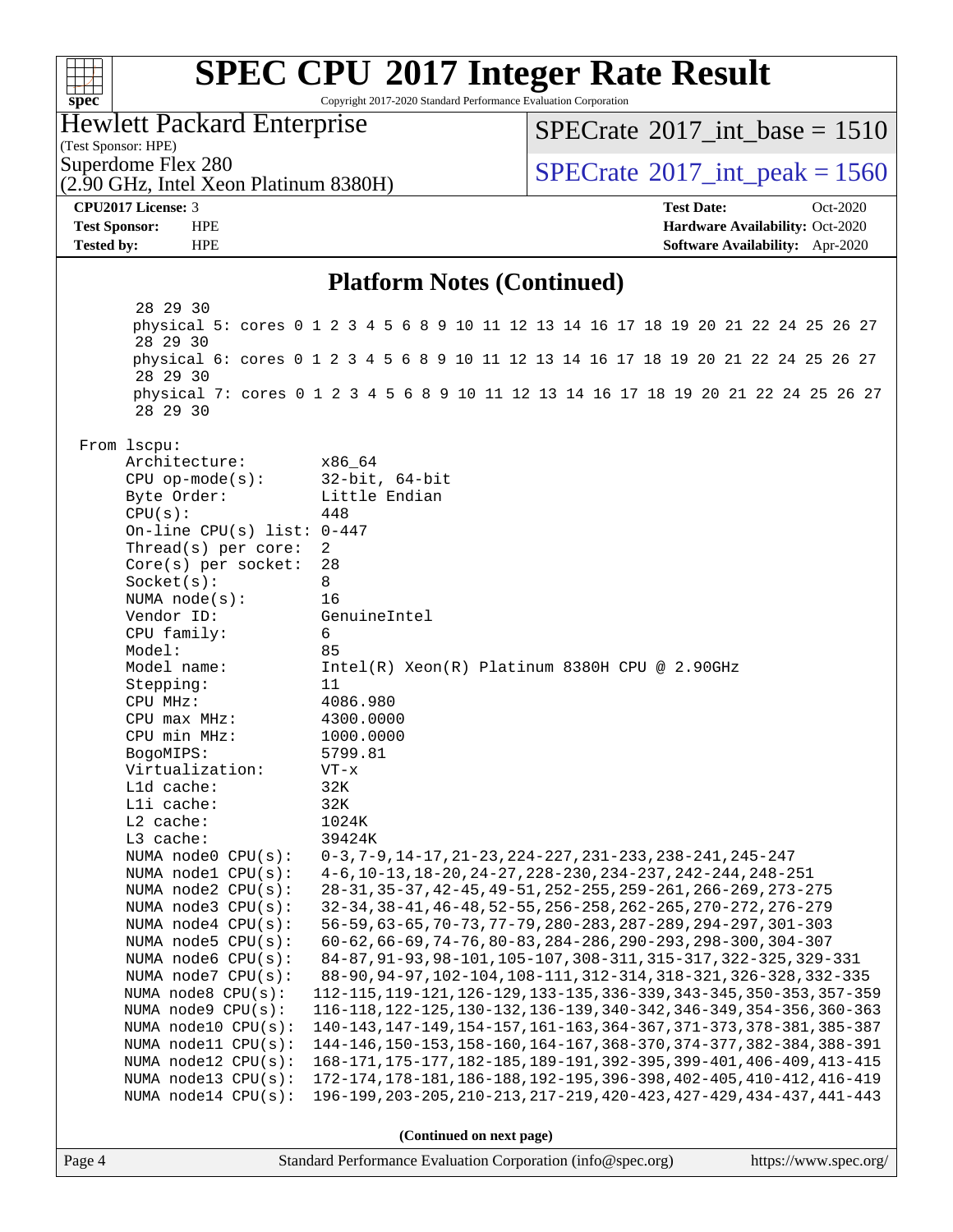### **[SPEC CPU](http://www.spec.org/auto/cpu2017/Docs/result-fields.html#SPECCPU2017IntegerRateResult)[2017 Integer Rate Result](http://www.spec.org/auto/cpu2017/Docs/result-fields.html#SPECCPU2017IntegerRateResult)** Copyright 2017-2020 Standard Performance Evaluation Corporation

Hewlett Packard Enterprise

(Test Sponsor: HPE)

**[spec](http://www.spec.org/)**

 $\begin{matrix} & \ + \ + \end{matrix}$ 

[SPECrate](http://www.spec.org/auto/cpu2017/Docs/result-fields.html#SPECrate2017intbase)®2017 int\_base =  $1510$ 

(2.90 GHz, Intel Xeon Platinum 8380H)

Superdome Flex 280<br>  $SPECTA <sup>8280</sup>$  [SPECrate](http://www.spec.org/auto/cpu2017/Docs/result-fields.html#SPECrate2017intpeak)<sup>®</sup>2017 int peak = 1560

#### **[CPU2017 License:](http://www.spec.org/auto/cpu2017/Docs/result-fields.html#CPU2017License)** 3 **[Test Date:](http://www.spec.org/auto/cpu2017/Docs/result-fields.html#TestDate)** Oct-2020

**[Test Sponsor:](http://www.spec.org/auto/cpu2017/Docs/result-fields.html#TestSponsor)** HPE **[Hardware Availability:](http://www.spec.org/auto/cpu2017/Docs/result-fields.html#HardwareAvailability)** Oct-2020 **[Tested by:](http://www.spec.org/auto/cpu2017/Docs/result-fields.html#Testedby)** HPE **[Software Availability:](http://www.spec.org/auto/cpu2017/Docs/result-fields.html#SoftwareAvailability)** Apr-2020

#### **[Platform Notes \(Continued\)](http://www.spec.org/auto/cpu2017/Docs/result-fields.html#PlatformNotes)** NUMA node15 CPU(s): 200-202,206-209,214-216,220-223,424-426,430-433,438-440,444-447 Flags: fpu vme de pse tsc msr pae mce cx8 apic sep mtrr pge mca cmov pat pse36 clflush dts acpi mmx fxsr sse sse2 ss ht tm pbe syscall nx pdpe1gb rdtscp lm constant\_tsc art arch\_perfmon pebs bts rep\_good nopl xtopology nonstop\_tsc cpuid aperfmperf pni pclmulqdq dtes64 monitor ds\_cpl vmx smx est tm2 ssse3 sdbg fma cx16 xtpr pdcm pcid dca sse4\_1 sse4\_2 x2apic movbe popcnt tsc\_deadline\_timer aes xsave avx f16c rdrand lahf\_lm abm 3dnowprefetch cpuid\_fault epb cat\_l3 cdp\_l3 invpcid\_single intel\_ppin ssbd mba ibrs ibpb stibp ibrs\_enhanced tpr\_shadow vnmi flexpriority ept vpid fsgsbase tsc\_adjust bmi1 hle avx2 smep bmi2 erms invpcid rtm cqm mpx rdt\_a avx512f avx512dq rdseed adx smap clflushopt clwb intel\_pt avx512cd avx512bw avx512vl xsaveopt xsavec xgetbv1 xsaves cqm\_llc cqm\_occup\_llc cqm\_mbm\_total cqm\_mbm\_local avx512\_bf16 dtherm ida arat pln pts pku ospke avx512\_vnni md\_clear flush\_l1d arch\_capabilities /proc/cpuinfo cache data cache size : 39424 KB From numactl --hardware WARNING: a numactl 'node' might or might not correspond to a physical chip. available: 16 nodes (0-15) node 0 cpus: 0 1 2 3 7 8 9 14 15 16 17 21 22 23 224 225 226 227 231 232 233 238 239 240 241 245 246 247 node 0 size: 385506 MB node 0 free: 385119 MB node 1 cpus: 4 5 6 10 11 12 13 18 19 20 24 25 26 27 228 229 230 234 235 236 237 242 243 244 248 249 250 251 node 1 size: 387065 MB node 1 free: 386920 MB node 2 cpus: 28 29 30 31 35 36 37 42 43 44 45 49 50 51 252 253 254 255 259 260 261 266 267 268 269 273 274 275 node 2 size: 387065 MB node 2 free: 386942 MB node 3 cpus: 32 33 34 38 39 40 41 46 47 48 52 53 54 55 256 257 258 262 263 264 265 270 271 272 276 277 278 279 node 3 size: 387065 MB node 3 free: 386957 MB node 4 cpus: 56 57 58 59 63 64 65 70 71 72 73 77 78 79 280 281 282 283 287 288 289 294 295 296 297 301 302 303 node 4 size: 387065 MB node 4 free: 386952 MB node 5 cpus: 60 61 62 66 67 68 69 74 75 76 80 81 82 83 284 285 286 290 291 292 293 298 299 300 304 305 306 307 node 5 size: 387065 MB node 5 free: 386964 MB node 6 cpus: 84 85 86 87 91 92 93 98 99 100 101 105 106 107 308 309 310 311 315 316 317 322 323 324 325 329 330 331 node 6 size: 387038 MB

**(Continued on next page)**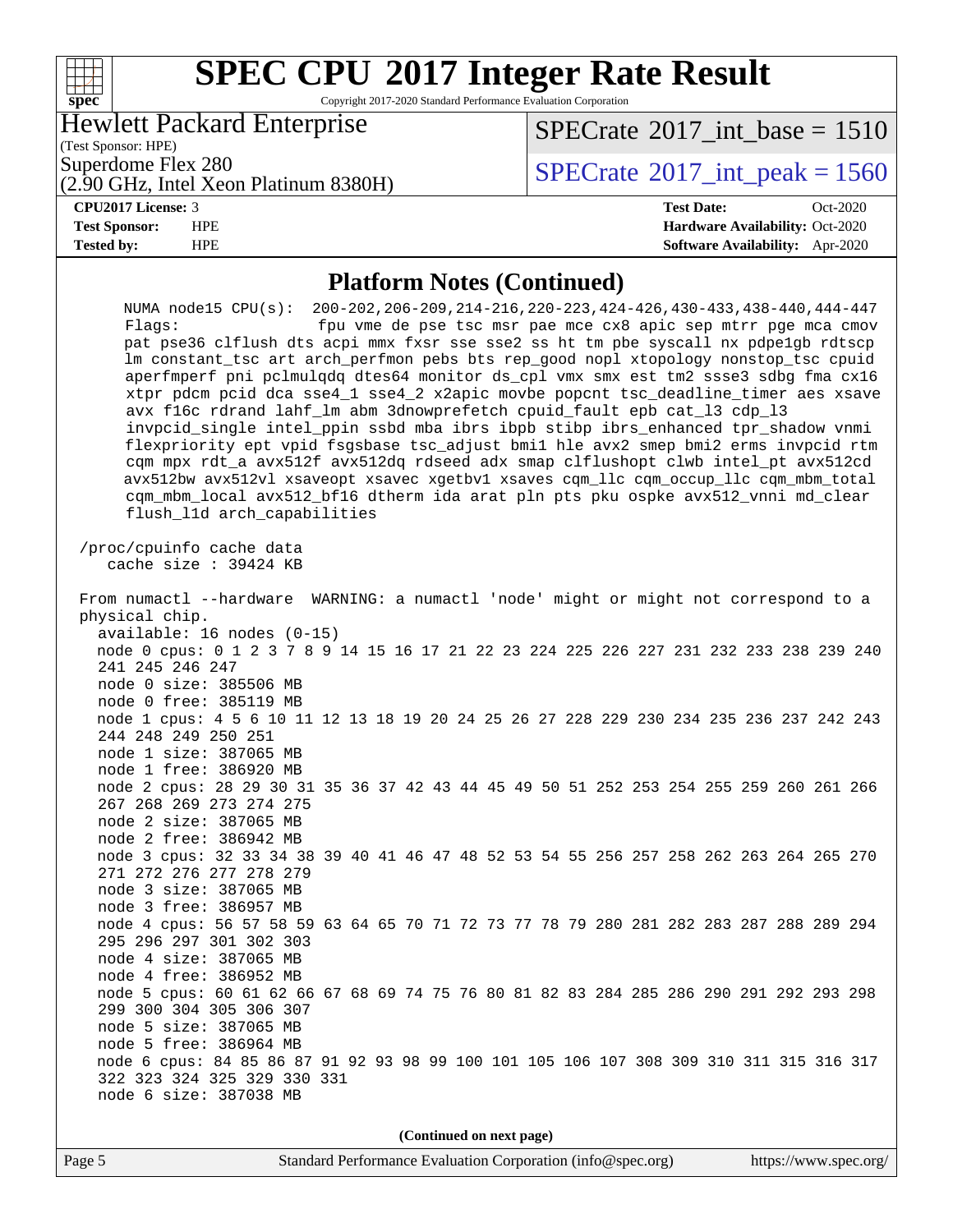

Copyright 2017-2020 Standard Performance Evaluation Corporation

#### Hewlett Packard Enterprise

(2.90 GHz, Intel Xeon Platinum 8380H)

[SPECrate](http://www.spec.org/auto/cpu2017/Docs/result-fields.html#SPECrate2017intbase)®2017 int\_base =  $1510$ 

(Test Sponsor: HPE)

Superdome Flex 280<br>  $SPECTA = 1560$ <br>  $SPECTA = 1560$ <br>  $SPECTA = 1560$ 

**[CPU2017 License:](http://www.spec.org/auto/cpu2017/Docs/result-fields.html#CPU2017License)** 3 **[Test Date:](http://www.spec.org/auto/cpu2017/Docs/result-fields.html#TestDate)** Oct-2020 **[Test Sponsor:](http://www.spec.org/auto/cpu2017/Docs/result-fields.html#TestSponsor)** HPE **[Hardware Availability:](http://www.spec.org/auto/cpu2017/Docs/result-fields.html#HardwareAvailability)** Oct-2020 **[Tested by:](http://www.spec.org/auto/cpu2017/Docs/result-fields.html#Testedby)** HPE **[Software Availability:](http://www.spec.org/auto/cpu2017/Docs/result-fields.html#SoftwareAvailability)** Apr-2020

#### **[Platform Notes \(Continued\)](http://www.spec.org/auto/cpu2017/Docs/result-fields.html#PlatformNotes)**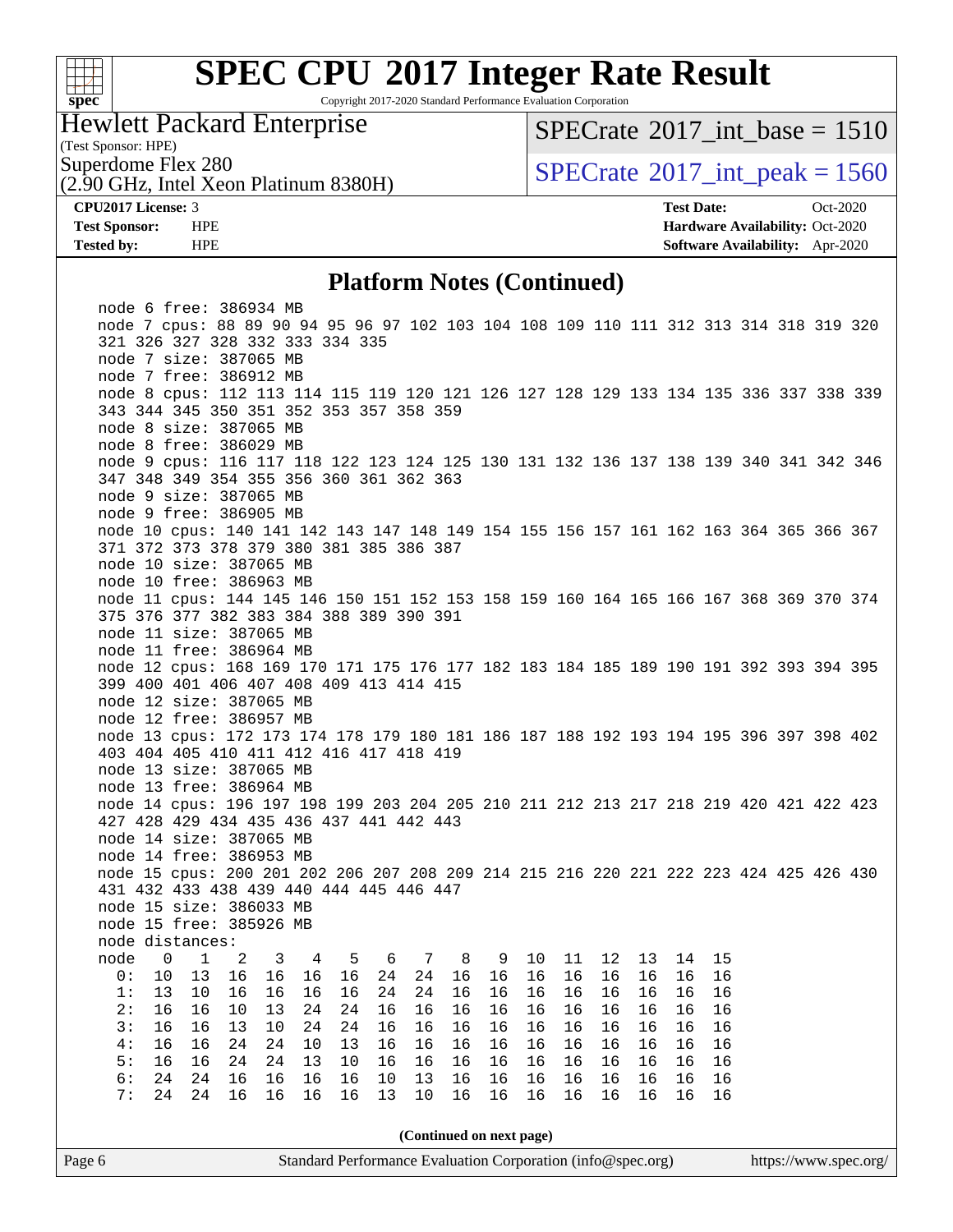| spec <sup>®</sup>                                                                                                                                                                                                                                                                                                                                                                                                                                                                                                                                                                                        | <b>SPEC CPU®2017 Integer Rate Result</b><br>Copyright 2017-2020 Standard Performance Evaluation Corporation                                                                                                                                                                                                                                                                                                                                                                                                                                                                                                                                                                                                                                                                                                                                                                                                          |                                                                                                                                                                                              |                                                                                                                                                                                              |                                                                    |  |  |
|----------------------------------------------------------------------------------------------------------------------------------------------------------------------------------------------------------------------------------------------------------------------------------------------------------------------------------------------------------------------------------------------------------------------------------------------------------------------------------------------------------------------------------------------------------------------------------------------------------|----------------------------------------------------------------------------------------------------------------------------------------------------------------------------------------------------------------------------------------------------------------------------------------------------------------------------------------------------------------------------------------------------------------------------------------------------------------------------------------------------------------------------------------------------------------------------------------------------------------------------------------------------------------------------------------------------------------------------------------------------------------------------------------------------------------------------------------------------------------------------------------------------------------------|----------------------------------------------------------------------------------------------------------------------------------------------------------------------------------------------|----------------------------------------------------------------------------------------------------------------------------------------------------------------------------------------------|--------------------------------------------------------------------|--|--|
| <b>Hewlett Packard Enterprise</b><br>(Test Sponsor: HPE)                                                                                                                                                                                                                                                                                                                                                                                                                                                                                                                                                 |                                                                                                                                                                                                                                                                                                                                                                                                                                                                                                                                                                                                                                                                                                                                                                                                                                                                                                                      |                                                                                                                                                                                              |                                                                                                                                                                                              | $SPECrate^{\circ}2017\_int\_base = 1510$                           |  |  |
| Superdome Flex 280<br>(2.90 GHz, Intel Xeon Platinum 8380H)                                                                                                                                                                                                                                                                                                                                                                                                                                                                                                                                              |                                                                                                                                                                                                                                                                                                                                                                                                                                                                                                                                                                                                                                                                                                                                                                                                                                                                                                                      |                                                                                                                                                                                              |                                                                                                                                                                                              | $SPECrate^{\circ}2017\_int\_peak = 1560$                           |  |  |
| CPU2017 License: 3                                                                                                                                                                                                                                                                                                                                                                                                                                                                                                                                                                                       |                                                                                                                                                                                                                                                                                                                                                                                                                                                                                                                                                                                                                                                                                                                                                                                                                                                                                                                      |                                                                                                                                                                                              | <b>Test Date:</b>                                                                                                                                                                            | Oct-2020                                                           |  |  |
| <b>Test Sponsor:</b><br><b>HPE</b><br><b>Tested by:</b><br><b>HPE</b>                                                                                                                                                                                                                                                                                                                                                                                                                                                                                                                                    |                                                                                                                                                                                                                                                                                                                                                                                                                                                                                                                                                                                                                                                                                                                                                                                                                                                                                                                      |                                                                                                                                                                                              |                                                                                                                                                                                              | Hardware Availability: Oct-2020<br>Software Availability: Apr-2020 |  |  |
| <b>Platform Notes (Continued)</b>                                                                                                                                                                                                                                                                                                                                                                                                                                                                                                                                                                        |                                                                                                                                                                                                                                                                                                                                                                                                                                                                                                                                                                                                                                                                                                                                                                                                                                                                                                                      |                                                                                                                                                                                              |                                                                                                                                                                                              |                                                                    |  |  |
| 8:<br>16<br>16<br>16<br>9:<br>16<br>16<br>16<br>10:<br>16<br>16<br>16<br>11:<br>16<br>16<br>16<br>12:<br>16<br>16<br>16<br>13:<br>16<br>16<br>16<br>16<br>16<br>14:<br>16<br>15:<br>16<br>16<br>16<br>From /proc/meminfo<br>MemTotal:<br>HugePages_Total:<br>Hugepagesize:<br>/usr/bin/lsb_release -d<br>From /etc/*release* /etc/*version*<br>os-release:<br>VERSION="8.2 (Ootpa)"<br>ID="rhel"<br>ID_LIKE="fedora"<br>VERSION_ID="8.2"<br>PLATFORM ID="platform:el8"<br>ANSI_COLOR="0;31"<br>uname $-a$ :<br>itlb_multihit:<br>CVE-2018-3620 (L1 Terminal Fault):<br>Microarchitectural Data Sampling: | 16<br>16<br>16<br>16<br>16<br>16<br>16<br>16<br>16<br>16<br>16<br>16<br>16<br>16<br>16<br>16<br>16<br>16<br>16<br>16<br>16<br>16<br>16<br>16<br>16<br>16<br>16<br>16<br>16<br>16<br>16<br>16<br>16<br>16<br>16<br>16<br>16<br>16<br>16<br>16<br>6338999564 kB<br>0<br>2048 kB<br>Red Hat Enterprise Linux release 8.2 (Ootpa)<br>hpe-foundation-release: HPE Foundation Software 2.4, Build<br>734.0820.200723T0100.a.rhel82hpe-200723T0100<br>NAME="Red Hat Enterprise Linux"<br>PRETTY_NAME="Red Hat Enterprise Linux 8.2 (Ootpa)"<br>redhat-release: Red Hat Enterprise Linux release 8.2 (Ootpa)<br>system-release: Red Hat Enterprise Linux release 8.2 (Ootpa)<br>system-release-cpe: cpe:/o:redhat:enterprise_linux:8.2:ga<br>Linux ch-622.fchst.rdlabs.hpecorp.net 4.18.0-193.el8.x86_64 #1 SMP Fri Mar 27 14:35:58<br>UTC 2020 x86_64 x86_64 x86_64 GNU/Linux<br>Kernel self-reported vulnerability status: | 10<br>13<br>16<br>10<br>16<br>13<br>16<br>16<br>10<br>13<br>16<br>16<br>16<br>16<br>24<br>16<br>16<br>24<br>24<br>24<br>16<br>24<br>24<br>16<br>Not affected<br>Not affected<br>Not affected | 16<br>16<br>24<br>16<br>16<br>16<br>24<br>16<br>13<br>24<br>24<br>16<br>10<br>24<br>24<br>16<br>24<br>10<br>13<br>16<br>24<br>13<br>10<br>16<br>16<br>16<br>16<br>10<br>16<br>16<br>13<br>16 | 24<br>24<br>16<br>16<br>16<br>16<br>13<br>10                       |  |  |
| CVE-2017-5754 (Meltdown):<br>CVE-2017-5753 (Spectre variant 1):                                                                                                                                                                                                                                                                                                                                                                                                                                                                                                                                          | CVE-2018-3639 (Speculative Store Bypass): Mitigation: Speculative Store Bypass disabled                                                                                                                                                                                                                                                                                                                                                                                                                                                                                                                                                                                                                                                                                                                                                                                                                              | Not affected<br>via prctl and seccomp                                                                                                                                                        |                                                                                                                                                                                              | Mitigation: usercopy/swapgs barriers and __user                    |  |  |
| pointer sanitization<br>(Continued on next page)                                                                                                                                                                                                                                                                                                                                                                                                                                                                                                                                                         |                                                                                                                                                                                                                                                                                                                                                                                                                                                                                                                                                                                                                                                                                                                                                                                                                                                                                                                      |                                                                                                                                                                                              |                                                                                                                                                                                              |                                                                    |  |  |

Page 7 Standard Performance Evaluation Corporation [\(info@spec.org\)](mailto:info@spec.org) <https://www.spec.org/>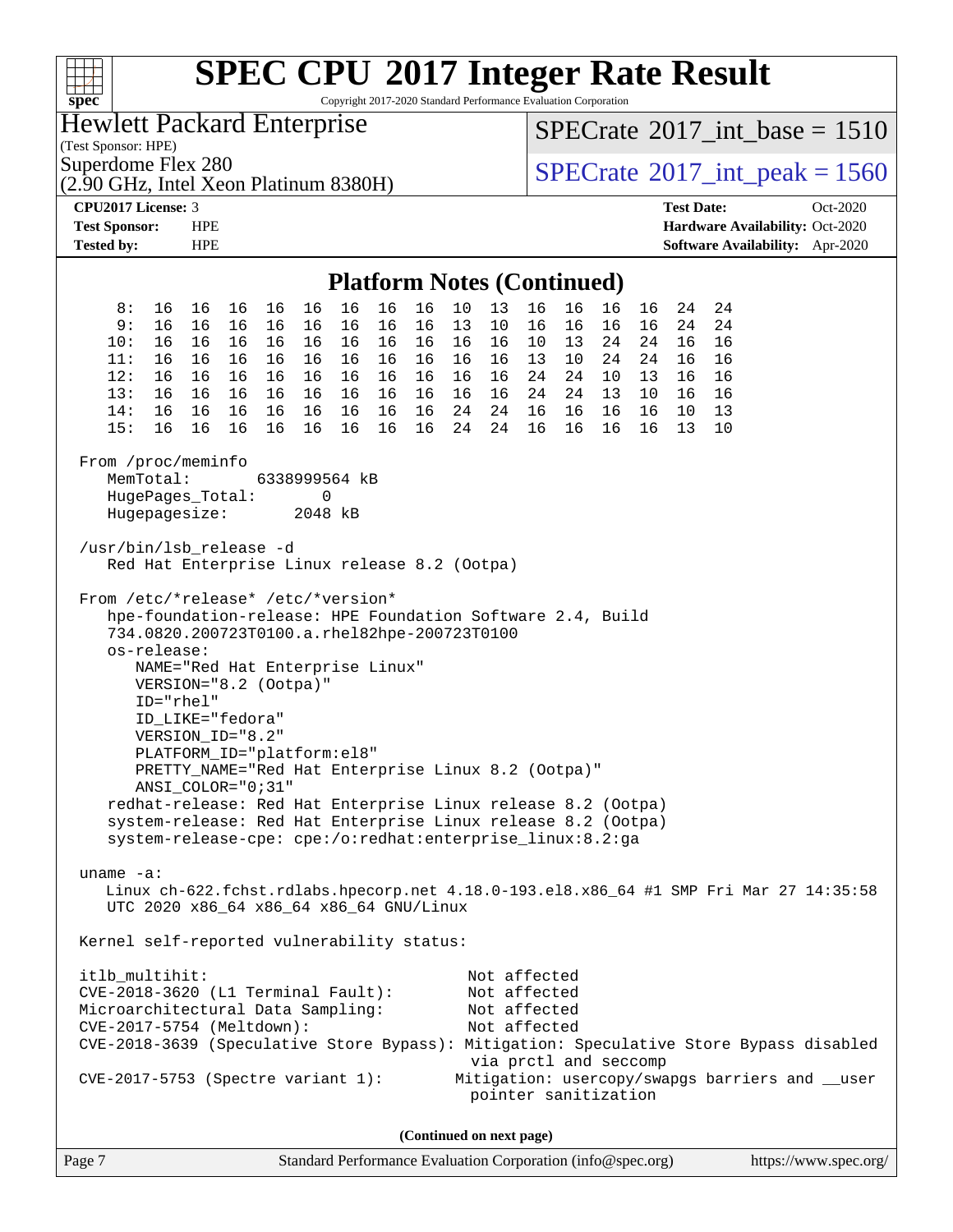Copyright 2017-2020 Standard Performance Evaluation Corporation

### Hewlett Packard Enterprise

(Test Sponsor: HPE)

 $SPECTate$ <sup>®</sup>[2017\\_int\\_base =](http://www.spec.org/auto/cpu2017/Docs/result-fields.html#SPECrate2017intbase) 1510

Superdome Flex 280<br>  $(2.90 \text{ GHz})$  Intel Xeon Platinum 8380H) [SPECrate](http://www.spec.org/auto/cpu2017/Docs/result-fields.html#SPECrate2017intpeak)®[2017\\_int\\_peak = 1](http://www.spec.org/auto/cpu2017/Docs/result-fields.html#SPECrate2017intpeak)560

# (2.90 GHz, Intel Xeon Platinum 8380H)

**[spec](http://www.spec.org/)**

 $\pm\pm\prime$ 

**[CPU2017 License:](http://www.spec.org/auto/cpu2017/Docs/result-fields.html#CPU2017License)** 3 **[Test Date:](http://www.spec.org/auto/cpu2017/Docs/result-fields.html#TestDate)** Oct-2020 **[Test Sponsor:](http://www.spec.org/auto/cpu2017/Docs/result-fields.html#TestSponsor)** HPE **[Hardware Availability:](http://www.spec.org/auto/cpu2017/Docs/result-fields.html#HardwareAvailability)** Oct-2020 **[Tested by:](http://www.spec.org/auto/cpu2017/Docs/result-fields.html#Testedby)** HPE **[Software Availability:](http://www.spec.org/auto/cpu2017/Docs/result-fields.html#SoftwareAvailability)** Apr-2020

#### **[Platform Notes \(Continued\)](http://www.spec.org/auto/cpu2017/Docs/result-fields.html#PlatformNotes)**

| $CVE-2017-5715$ (Spectre variant 2):<br>tsx async abort:                                                                                                                                                      | Mitigation: Enhanced IBRS, IBPB: conditional,<br>RSB filling<br>Not affected                                                                                                                                                                                        |
|---------------------------------------------------------------------------------------------------------------------------------------------------------------------------------------------------------------|---------------------------------------------------------------------------------------------------------------------------------------------------------------------------------------------------------------------------------------------------------------------|
| run-level 3 Oct 12 14:56                                                                                                                                                                                      |                                                                                                                                                                                                                                                                     |
| SPEC is set to: /home/cpu2017<br>Filesystem<br>/dev/mapper/rhel-home xfs 392G 36G 357G 9% /home                                                                                                               | Type Size Used Avail Use% Mounted on                                                                                                                                                                                                                                |
| From /sys/devices/virtual/dmi/id<br>BIOS: HPE Bundle:1.0.140 SFW:008.000.188.000.2010060501 10/06/2020<br>Vendor: HPE<br>Product: Superdome Flex 280<br>Product Family: 1590PID02020001<br>Serial: 5UF0090539 |                                                                                                                                                                                                                                                                     |
| frequent changes to hardware, firmware, and the "DMTF SMBIOS" standard.<br>Memory:<br>48x Hynix HMABAGL7ABR4N-XN 128 GB 4 rank 3200<br>48x NO DIMM NO DIMM                                                    | Additional information from dmidecode follows. WARNING: Use caution when you interpret<br>this section. The 'dmidecode' program reads system data which is "intended to allow<br>hardware to be accurately determined", but the intent may not be met, as there are |

(End of data from sysinfo program)

### **[Compiler Version Notes](http://www.spec.org/auto/cpu2017/Docs/result-fields.html#CompilerVersionNotes)**

| $ 502.\mathrm{gcc}\_r(\mathrm{peak})$<br>C                                                               |  |
|----------------------------------------------------------------------------------------------------------|--|
| Intel(R) C Compiler for applications running on IA-32, Version 2021.1 NextGen<br>Build 20200304          |  |
| Copyright (C) 1985-2020 Intel Corporation. All rights reserved.                                          |  |
|                                                                                                          |  |
|                                                                                                          |  |
| $500. perlbench_r(base) 502. gcc_r(base) 505. mcf r(base, peak)$<br>C                                    |  |
| $525.x264$ r(base, peak) 557.xz r(base)                                                                  |  |
|                                                                                                          |  |
| Intel(R) C Compiler for applications running on Intel(R) $64$ , Version 2021.1<br>NextGen Build 20200304 |  |
| Copyright (C) 1985-2020 Intel Corporation. All rights reserved.                                          |  |

**(Continued on next page)**

Page 8 Standard Performance Evaluation Corporation [\(info@spec.org\)](mailto:info@spec.org) <https://www.spec.org/>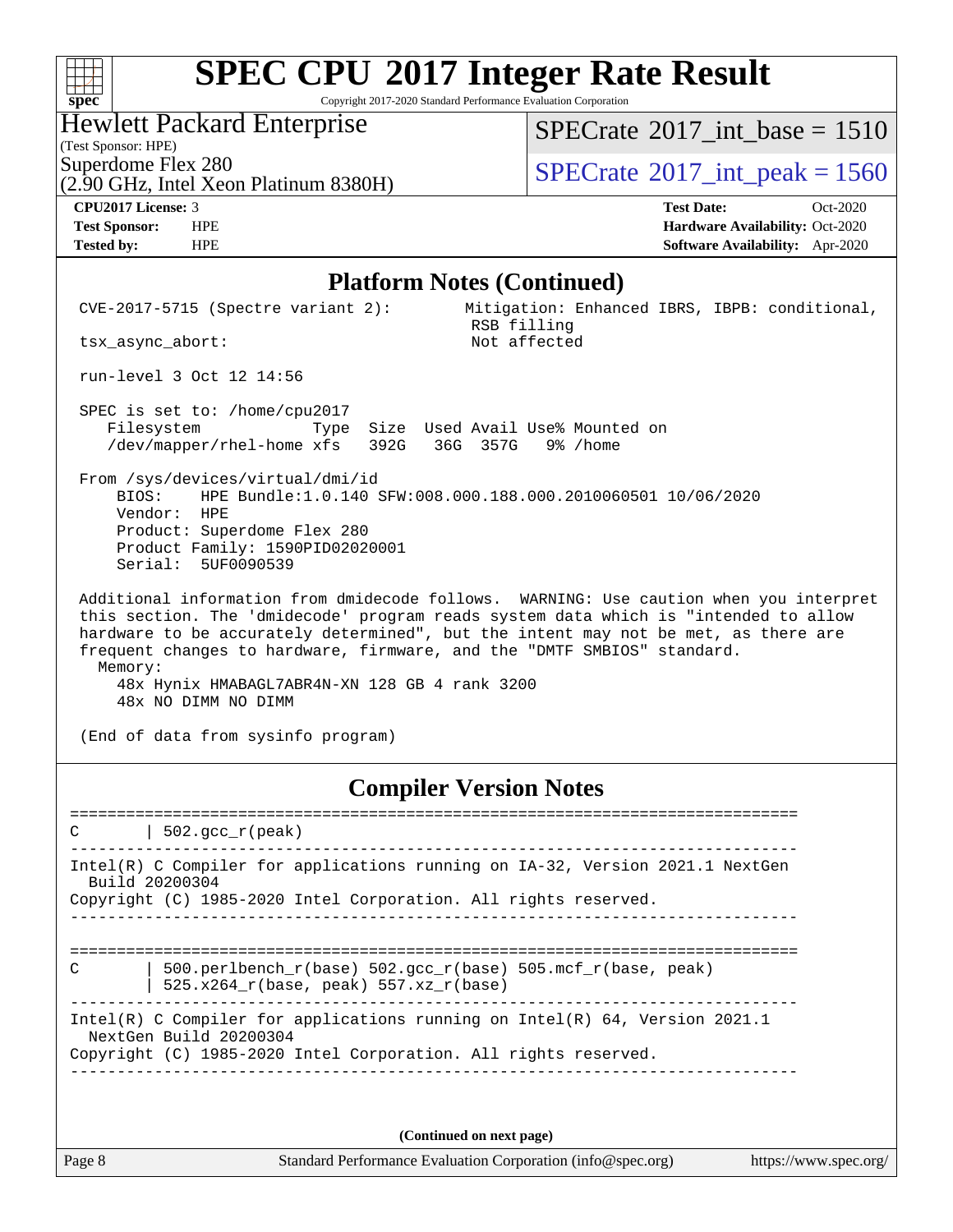

Copyright 2017-2020 Standard Performance Evaluation Corporation

Hewlett Packard Enterprise

(2.90 GHz, Intel Xeon Platinum 8380H)

(Test Sponsor: HPE)

 $SPECTate$ <sup>®</sup>[2017\\_int\\_base =](http://www.spec.org/auto/cpu2017/Docs/result-fields.html#SPECrate2017intbase) 1510

 $SPECTate@2017_int\_peak = 1560$ 

**[CPU2017 License:](http://www.spec.org/auto/cpu2017/Docs/result-fields.html#CPU2017License)** 3 **[Test Date:](http://www.spec.org/auto/cpu2017/Docs/result-fields.html#TestDate)** Oct-2020 **[Test Sponsor:](http://www.spec.org/auto/cpu2017/Docs/result-fields.html#TestSponsor)** HPE **[Hardware Availability:](http://www.spec.org/auto/cpu2017/Docs/result-fields.html#HardwareAvailability)** Oct-2020 **[Tested by:](http://www.spec.org/auto/cpu2017/Docs/result-fields.html#Testedby)** HPE **[Software Availability:](http://www.spec.org/auto/cpu2017/Docs/result-fields.html#SoftwareAvailability)** Apr-2020

#### **[Compiler Version Notes \(Continued\)](http://www.spec.org/auto/cpu2017/Docs/result-fields.html#CompilerVersionNotes)**

| Intel(R) C Compiler for applications running on IA-32, Version 2021.1 NextGen<br>Build 20200304<br>Copyright (C) 1985-2020 Intel Corporation. All rights reserved.               |  |
|----------------------------------------------------------------------------------------------------------------------------------------------------------------------------------|--|
|                                                                                                                                                                                  |  |
| 502.gcc_r(peak)<br>C                                                                                                                                                             |  |
| Intel(R) C Intel(R) 64 Compiler for applications running on Intel(R) 64,<br>Version 19.1.1.217 Build 20200306<br>Copyright (C) 1985-2020 Intel Corporation. All rights reserved. |  |
| 500.perlbench_r(peak) 557.xz_r(peak)<br>C                                                                                                                                        |  |
| NextGen Build 20200304<br>Copyright (C) 1985-2020 Intel Corporation. All rights reserved.                                                                                        |  |
| Intel(R) C Compiler for applications running on $Intel(R) 64$ , Version 2021.1                                                                                                   |  |
| 500.perlbench_r(base) 502.gcc_r(base) 505.mcf_r(base, peak)<br>C<br>525.x264_r(base, peak) 557.xz_r(base)                                                                        |  |
| Intel(R) C Compiler for applications running on IA-32, Version 2021.1 NextGen<br>Build 20200304<br>Copyright (C) 1985-2020 Intel Corporation. All rights reserved.               |  |
| $  502.\text{gcc_r(peak)}$<br>C                                                                                                                                                  |  |
| Copyright (C) 1985-2020 Intel Corporation. All rights reserved.                                                                                                                  |  |
| Intel(R) C Intel(R) 64 Compiler for applications running on Intel(R) 64,<br>Version 19.1.1.217 Build 20200306                                                                    |  |
| 500.perlbench_r(peak) 557.xz_r(peak)<br>C                                                                                                                                        |  |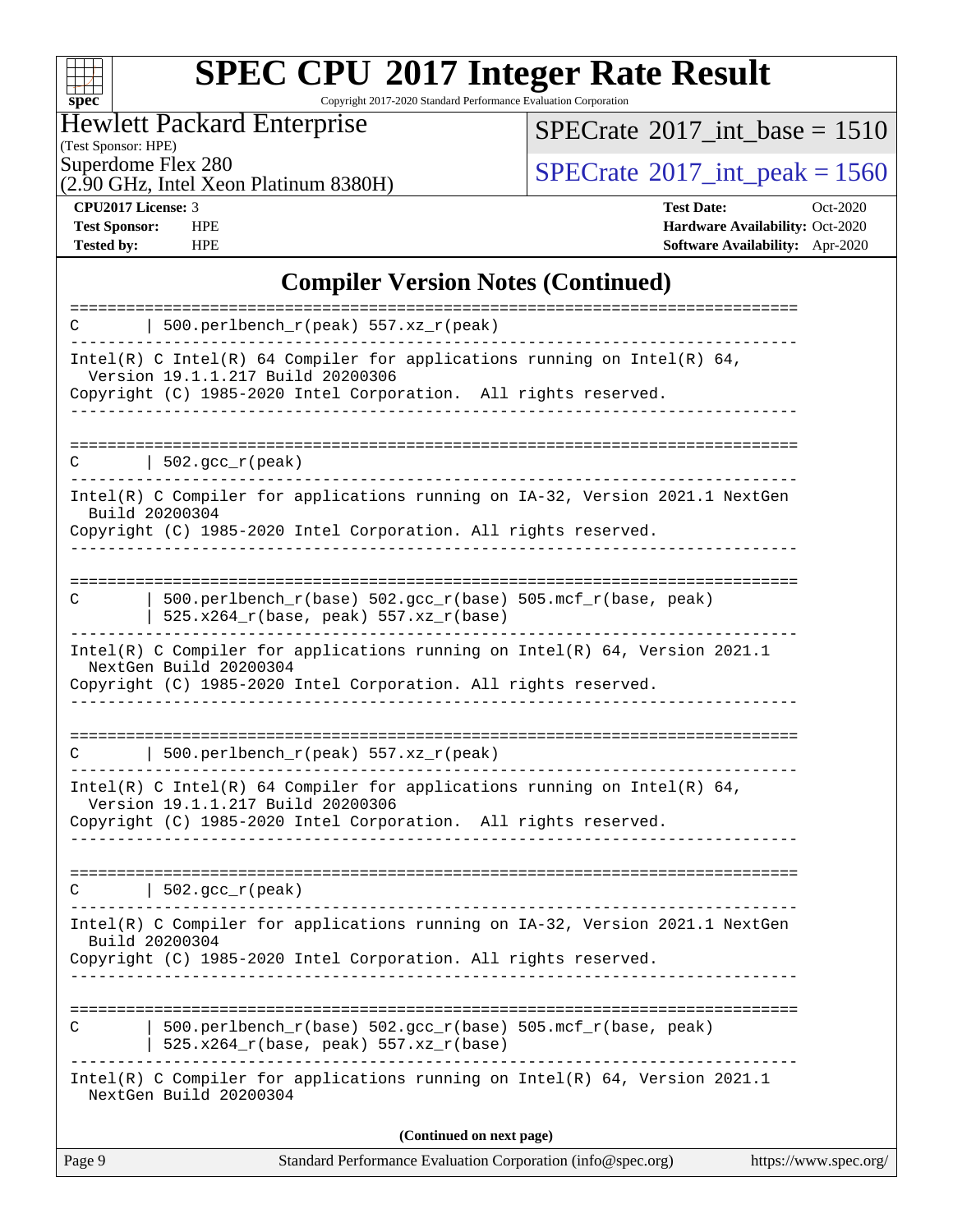| S.<br>×<br>ь. | U | t | t. |  |
|---------------|---|---|----|--|

Copyright 2017-2020 Standard Performance Evaluation Corporation

Hewlett Packard Enterprise

[SPECrate](http://www.spec.org/auto/cpu2017/Docs/result-fields.html#SPECrate2017intbase)<sup>®</sup>2017 int\_base = 1510

(Test Sponsor: HPE) (2.90 GHz, Intel Xeon Platinum 8380H)

 $SPECTate$ <sup>®</sup>[2017\\_int\\_peak = 1](http://www.spec.org/auto/cpu2017/Docs/result-fields.html#SPECrate2017intpeak)560

**[CPU2017 License:](http://www.spec.org/auto/cpu2017/Docs/result-fields.html#CPU2017License)** 3 **[Test Date:](http://www.spec.org/auto/cpu2017/Docs/result-fields.html#TestDate)** Oct-2020 **[Test Sponsor:](http://www.spec.org/auto/cpu2017/Docs/result-fields.html#TestSponsor)** HPE **[Hardware Availability:](http://www.spec.org/auto/cpu2017/Docs/result-fields.html#HardwareAvailability)** Oct-2020 **[Tested by:](http://www.spec.org/auto/cpu2017/Docs/result-fields.html#Testedby)** HPE **[Software Availability:](http://www.spec.org/auto/cpu2017/Docs/result-fields.html#SoftwareAvailability)** Apr-2020

#### **[Compiler Version Notes \(Continued\)](http://www.spec.org/auto/cpu2017/Docs/result-fields.html#CompilerVersionNotes)**

| Copyright (C) 1985-2020 Intel Corporation. All rights reserved.                                                                                                                          |
|------------------------------------------------------------------------------------------------------------------------------------------------------------------------------------------|
|                                                                                                                                                                                          |
| 500.perlbench $r(\text{peak})$ 557.xz $r(\text{peak})$<br>C                                                                                                                              |
| Intel(R) C Intel(R) 64 Compiler for applications running on Intel(R) 64,<br>Version 19.1.1.217 Build 20200306<br>Copyright (C) 1985-2020 Intel Corporation. All rights reserved.         |
|                                                                                                                                                                                          |
| 520.omnetpp $r(base, peak)$ 523.xalancbmk $r(base, peak)$<br>$C++$<br>531.deepsjeng_r(base, peak) 541.leela_r(base, peak)                                                                |
| Intel(R) $C++$ Compiler for applications running on Intel(R) 64, Version 2021.1<br>NextGen Build 20200304<br>Copyright (C) 1985-2020 Intel Corporation. All rights reserved.             |
| Fortran   548. exchange2 $r(base, peak)$                                                                                                                                                 |
| $Intel(R)$ Fortran Intel(R) 64 Compiler for applications running on Intel(R)<br>64, Version 19.1.1.217 Build 20200306<br>Copyright (C) 1985-2020 Intel Corporation. All rights reserved. |
|                                                                                                                                                                                          |

### **[Base Compiler Invocation](http://www.spec.org/auto/cpu2017/Docs/result-fields.html#BaseCompilerInvocation)**

[C benchmarks](http://www.spec.org/auto/cpu2017/Docs/result-fields.html#Cbenchmarks): [icc](http://www.spec.org/cpu2017/results/res2020q4/cpu2017-20201012-24169.flags.html#user_CCbase_intel_icc_66fc1ee009f7361af1fbd72ca7dcefbb700085f36577c54f309893dd4ec40d12360134090235512931783d35fd58c0460139e722d5067c5574d8eaf2b3e37e92)

[C++ benchmarks:](http://www.spec.org/auto/cpu2017/Docs/result-fields.html#CXXbenchmarks) [icpc](http://www.spec.org/cpu2017/results/res2020q4/cpu2017-20201012-24169.flags.html#user_CXXbase_intel_icpc_c510b6838c7f56d33e37e94d029a35b4a7bccf4766a728ee175e80a419847e808290a9b78be685c44ab727ea267ec2f070ec5dc83b407c0218cded6866a35d07)

[Fortran benchmarks](http://www.spec.org/auto/cpu2017/Docs/result-fields.html#Fortranbenchmarks): [ifort](http://www.spec.org/cpu2017/results/res2020q4/cpu2017-20201012-24169.flags.html#user_FCbase_intel_ifort_8111460550e3ca792625aed983ce982f94888b8b503583aa7ba2b8303487b4d8a21a13e7191a45c5fd58ff318f48f9492884d4413fa793fd88dd292cad7027ca)

# **[Base Portability Flags](http://www.spec.org/auto/cpu2017/Docs/result-fields.html#BasePortabilityFlags)**

 500.perlbench\_r: [-DSPEC\\_LP64](http://www.spec.org/cpu2017/results/res2020q4/cpu2017-20201012-24169.flags.html#b500.perlbench_r_basePORTABILITY_DSPEC_LP64) [-DSPEC\\_LINUX\\_X64](http://www.spec.org/cpu2017/results/res2020q4/cpu2017-20201012-24169.flags.html#b500.perlbench_r_baseCPORTABILITY_DSPEC_LINUX_X64) 502.gcc\_r: [-DSPEC\\_LP64](http://www.spec.org/cpu2017/results/res2020q4/cpu2017-20201012-24169.flags.html#suite_basePORTABILITY502_gcc_r_DSPEC_LP64)

**(Continued on next page)**

Page 10 Standard Performance Evaluation Corporation [\(info@spec.org\)](mailto:info@spec.org) <https://www.spec.org/>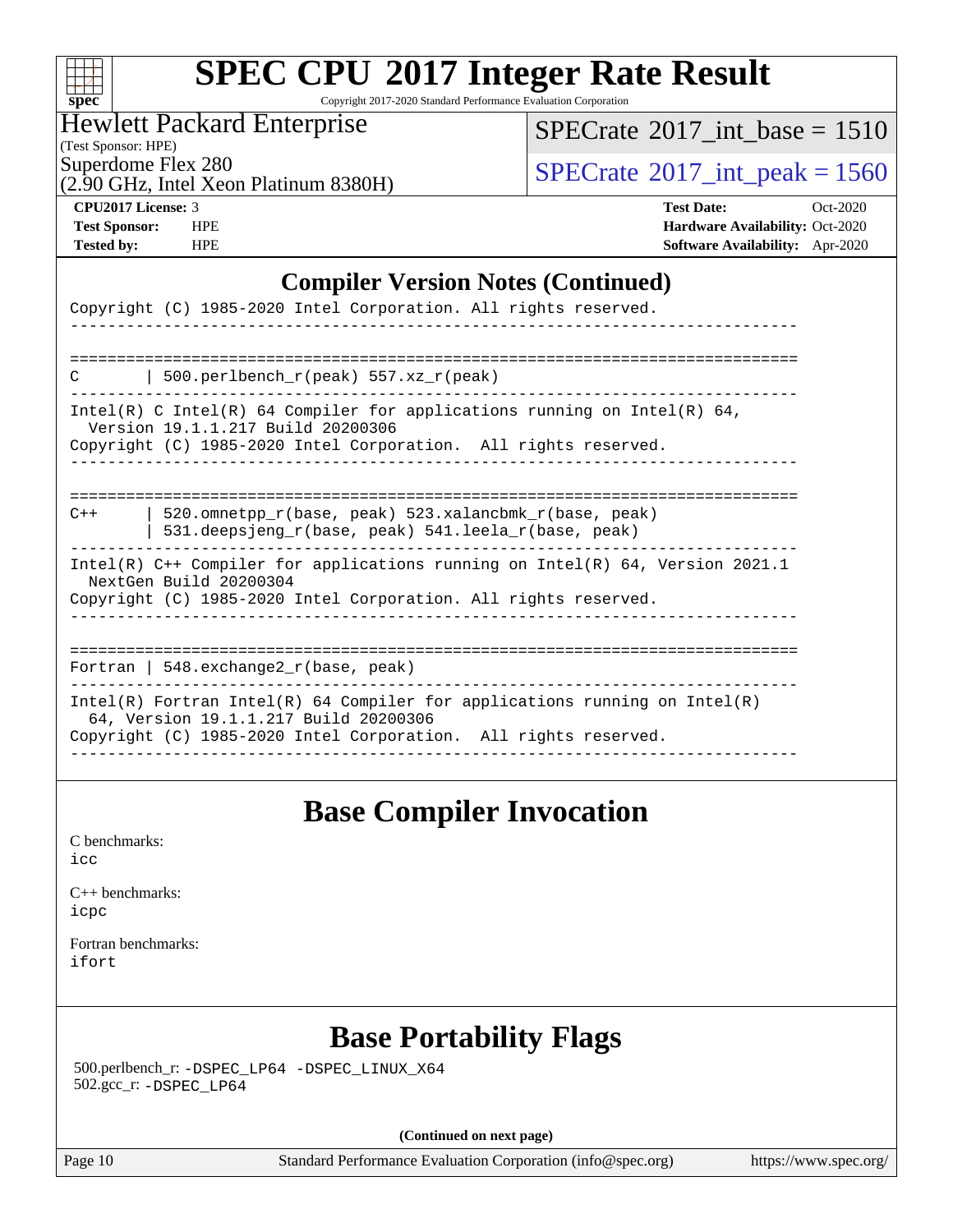

Copyright 2017-2020 Standard Performance Evaluation Corporation

Hewlett Packard Enterprise

(Test Sponsor: HPE)

[SPECrate](http://www.spec.org/auto/cpu2017/Docs/result-fields.html#SPECrate2017intbase)®2017 int\_base =  $1510$ 

Superdome Flex 280<br>  $\angle Q$  [SPECrate](http://www.spec.org/auto/cpu2017/Docs/result-fields.html#SPECrate2017intpeak) 2017 int peak = 1560

(2.90 GHz, Intel Xeon Platinum 8380H)

**[CPU2017 License:](http://www.spec.org/auto/cpu2017/Docs/result-fields.html#CPU2017License)** 3 **[Test Date:](http://www.spec.org/auto/cpu2017/Docs/result-fields.html#TestDate)** Oct-2020 **[Test Sponsor:](http://www.spec.org/auto/cpu2017/Docs/result-fields.html#TestSponsor)** HPE **[Hardware Availability:](http://www.spec.org/auto/cpu2017/Docs/result-fields.html#HardwareAvailability)** Oct-2020 **[Tested by:](http://www.spec.org/auto/cpu2017/Docs/result-fields.html#Testedby)** HPE **[Software Availability:](http://www.spec.org/auto/cpu2017/Docs/result-fields.html#SoftwareAvailability)** Apr-2020

# **[Base Portability Flags \(Continued\)](http://www.spec.org/auto/cpu2017/Docs/result-fields.html#BasePortabilityFlags)**

 505.mcf\_r: [-DSPEC\\_LP64](http://www.spec.org/cpu2017/results/res2020q4/cpu2017-20201012-24169.flags.html#suite_basePORTABILITY505_mcf_r_DSPEC_LP64) 520.omnetpp\_r: [-DSPEC\\_LP64](http://www.spec.org/cpu2017/results/res2020q4/cpu2017-20201012-24169.flags.html#suite_basePORTABILITY520_omnetpp_r_DSPEC_LP64) 523.xalancbmk\_r: [-DSPEC\\_LP64](http://www.spec.org/cpu2017/results/res2020q4/cpu2017-20201012-24169.flags.html#suite_basePORTABILITY523_xalancbmk_r_DSPEC_LP64) [-DSPEC\\_LINUX](http://www.spec.org/cpu2017/results/res2020q4/cpu2017-20201012-24169.flags.html#b523.xalancbmk_r_baseCXXPORTABILITY_DSPEC_LINUX) 525.x264\_r: [-DSPEC\\_LP64](http://www.spec.org/cpu2017/results/res2020q4/cpu2017-20201012-24169.flags.html#suite_basePORTABILITY525_x264_r_DSPEC_LP64) 531.deepsjeng\_r: [-DSPEC\\_LP64](http://www.spec.org/cpu2017/results/res2020q4/cpu2017-20201012-24169.flags.html#suite_basePORTABILITY531_deepsjeng_r_DSPEC_LP64) 541.leela\_r: [-DSPEC\\_LP64](http://www.spec.org/cpu2017/results/res2020q4/cpu2017-20201012-24169.flags.html#suite_basePORTABILITY541_leela_r_DSPEC_LP64) 548.exchange2\_r: [-DSPEC\\_LP64](http://www.spec.org/cpu2017/results/res2020q4/cpu2017-20201012-24169.flags.html#suite_basePORTABILITY548_exchange2_r_DSPEC_LP64) 557.xz\_r: [-DSPEC\\_LP64](http://www.spec.org/cpu2017/results/res2020q4/cpu2017-20201012-24169.flags.html#suite_basePORTABILITY557_xz_r_DSPEC_LP64)

**[Base Optimization Flags](http://www.spec.org/auto/cpu2017/Docs/result-fields.html#BaseOptimizationFlags)**

#### [C benchmarks](http://www.spec.org/auto/cpu2017/Docs/result-fields.html#Cbenchmarks):

```
-m64 -qnextgen -std=c11
-Wl,-plugin-opt=-x86-branches-within-32B-boundaries -Wl,-z,muldefs
-xCORE-AVX512 -O3 -ffast-math -flto -mfpmath=sse -funroll-loops
-fuse-ld=gold -qopt-mem-layout-trans=4
-L/usr/local/IntelCompiler19/compilers_and_libraries_2020.1.217/linux/compiler/lib/intel64_lin
-lqkmalloc
```
[C++ benchmarks](http://www.spec.org/auto/cpu2017/Docs/result-fields.html#CXXbenchmarks):

```
-m64 -qnextgen -Wl,-plugin-opt=-x86-branches-within-32B-boundaries
-Wl,-z,muldefs -xCORE-AVX512 -O3 -ffast-math -flto -mfpmath=sse
-funroll-loops -fuse-ld=gold -qopt-mem-layout-trans=4
-L/usr/local/IntelCompiler19/compilers_and_libraries_2020.1.217/linux/compiler/lib/intel64_lin
-lqkmalloc
```
[Fortran benchmarks:](http://www.spec.org/auto/cpu2017/Docs/result-fields.html#Fortranbenchmarks)

```
-m64 -Wl,-plugin-opt=-x86-branches-within-32B-boundaries -Wl,-z,muldefs
-xCORE-AVX512 -O3 -ipo -no-prec-div -qopt-mem-layout-trans=4
-nostandard-realloc-lhs -align array32byte -auto
-mbranches-within-32B-boundaries
-L/usr/local/IntelCompiler19/compilers_and_libraries_2020.1.217/linux/compiler/lib/intel64_lin
-lqkmalloc
```
# **[Peak Compiler Invocation](http://www.spec.org/auto/cpu2017/Docs/result-fields.html#PeakCompilerInvocation)**

[C benchmarks](http://www.spec.org/auto/cpu2017/Docs/result-fields.html#Cbenchmarks): [icc](http://www.spec.org/cpu2017/results/res2020q4/cpu2017-20201012-24169.flags.html#user_CCpeak_intel_icc_66fc1ee009f7361af1fbd72ca7dcefbb700085f36577c54f309893dd4ec40d12360134090235512931783d35fd58c0460139e722d5067c5574d8eaf2b3e37e92)

[C++ benchmarks:](http://www.spec.org/auto/cpu2017/Docs/result-fields.html#CXXbenchmarks) [icpc](http://www.spec.org/cpu2017/results/res2020q4/cpu2017-20201012-24169.flags.html#user_CXXpeak_intel_icpc_c510b6838c7f56d33e37e94d029a35b4a7bccf4766a728ee175e80a419847e808290a9b78be685c44ab727ea267ec2f070ec5dc83b407c0218cded6866a35d07)

**(Continued on next page)**

Page 11 Standard Performance Evaluation Corporation [\(info@spec.org\)](mailto:info@spec.org) <https://www.spec.org/>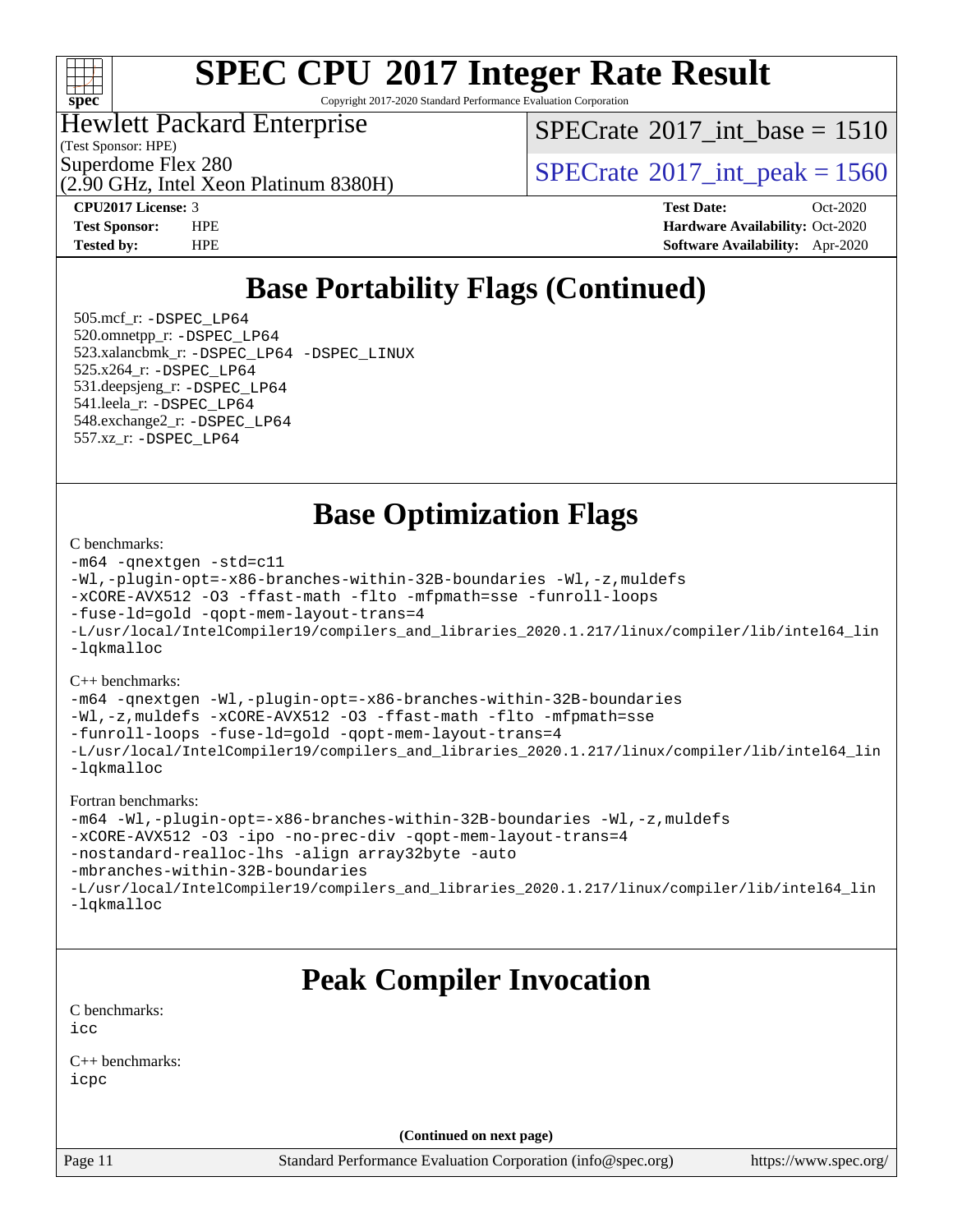

Copyright 2017-2020 Standard Performance Evaluation Corporation

#### Hewlett Packard Enterprise

(Test Sponsor: HPE)

[SPECrate](http://www.spec.org/auto/cpu2017/Docs/result-fields.html#SPECrate2017intbase)®2017 int\_base =  $1510$ 

Superdome Flex 280<br>  $\angle Q$  [SPECrate](http://www.spec.org/auto/cpu2017/Docs/result-fields.html#SPECrate2017intpeak) 2017 int peak = 1560

(2.90 GHz, Intel Xeon Platinum 8380H)

**[CPU2017 License:](http://www.spec.org/auto/cpu2017/Docs/result-fields.html#CPU2017License)** 3 **[Test Date:](http://www.spec.org/auto/cpu2017/Docs/result-fields.html#TestDate)** Oct-2020 **[Test Sponsor:](http://www.spec.org/auto/cpu2017/Docs/result-fields.html#TestSponsor)** HPE **[Hardware Availability:](http://www.spec.org/auto/cpu2017/Docs/result-fields.html#HardwareAvailability)** Oct-2020 **[Tested by:](http://www.spec.org/auto/cpu2017/Docs/result-fields.html#Testedby)** HPE **[Software Availability:](http://www.spec.org/auto/cpu2017/Docs/result-fields.html#SoftwareAvailability)** Apr-2020

# **[Peak Compiler Invocation \(Continued\)](http://www.spec.org/auto/cpu2017/Docs/result-fields.html#PeakCompilerInvocation)**

[Fortran benchmarks](http://www.spec.org/auto/cpu2017/Docs/result-fields.html#Fortranbenchmarks):

[ifort](http://www.spec.org/cpu2017/results/res2020q4/cpu2017-20201012-24169.flags.html#user_FCpeak_intel_ifort_8111460550e3ca792625aed983ce982f94888b8b503583aa7ba2b8303487b4d8a21a13e7191a45c5fd58ff318f48f9492884d4413fa793fd88dd292cad7027ca)

### **[Peak Portability Flags](http://www.spec.org/auto/cpu2017/Docs/result-fields.html#PeakPortabilityFlags)**

 500.perlbench\_r: [-DSPEC\\_LP64](http://www.spec.org/cpu2017/results/res2020q4/cpu2017-20201012-24169.flags.html#b500.perlbench_r_peakPORTABILITY_DSPEC_LP64) [-DSPEC\\_LINUX\\_X64](http://www.spec.org/cpu2017/results/res2020q4/cpu2017-20201012-24169.flags.html#b500.perlbench_r_peakCPORTABILITY_DSPEC_LINUX_X64) 502.gcc\_r: [-D\\_FILE\\_OFFSET\\_BITS=64](http://www.spec.org/cpu2017/results/res2020q4/cpu2017-20201012-24169.flags.html#user_peakPORTABILITY502_gcc_r_file_offset_bits_64_5ae949a99b284ddf4e95728d47cb0843d81b2eb0e18bdfe74bbf0f61d0b064f4bda2f10ea5eb90e1dcab0e84dbc592acfc5018bc955c18609f94ddb8d550002c) 505.mcf\_r: [-DSPEC\\_LP64](http://www.spec.org/cpu2017/results/res2020q4/cpu2017-20201012-24169.flags.html#suite_peakPORTABILITY505_mcf_r_DSPEC_LP64) 520.omnetpp\_r: [-DSPEC\\_LP64](http://www.spec.org/cpu2017/results/res2020q4/cpu2017-20201012-24169.flags.html#suite_peakPORTABILITY520_omnetpp_r_DSPEC_LP64) 523.xalancbmk\_r: [-DSPEC\\_LP64](http://www.spec.org/cpu2017/results/res2020q4/cpu2017-20201012-24169.flags.html#suite_peakPORTABILITY523_xalancbmk_r_DSPEC_LP64) [-DSPEC\\_LINUX](http://www.spec.org/cpu2017/results/res2020q4/cpu2017-20201012-24169.flags.html#b523.xalancbmk_r_peakCXXPORTABILITY_DSPEC_LINUX) 525.x264\_r: [-DSPEC\\_LP64](http://www.spec.org/cpu2017/results/res2020q4/cpu2017-20201012-24169.flags.html#suite_peakPORTABILITY525_x264_r_DSPEC_LP64) 531.deepsjeng\_r: [-DSPEC\\_LP64](http://www.spec.org/cpu2017/results/res2020q4/cpu2017-20201012-24169.flags.html#suite_peakPORTABILITY531_deepsjeng_r_DSPEC_LP64) 541.leela\_r: [-DSPEC\\_LP64](http://www.spec.org/cpu2017/results/res2020q4/cpu2017-20201012-24169.flags.html#suite_peakPORTABILITY541_leela_r_DSPEC_LP64) 548.exchange2\_r: [-DSPEC\\_LP64](http://www.spec.org/cpu2017/results/res2020q4/cpu2017-20201012-24169.flags.html#suite_peakPORTABILITY548_exchange2_r_DSPEC_LP64) 557.xz\_r: [-DSPEC\\_LP64](http://www.spec.org/cpu2017/results/res2020q4/cpu2017-20201012-24169.flags.html#suite_peakPORTABILITY557_xz_r_DSPEC_LP64)

# **[Peak Optimization Flags](http://www.spec.org/auto/cpu2017/Docs/result-fields.html#PeakOptimizationFlags)**

[C benchmarks](http://www.spec.org/auto/cpu2017/Docs/result-fields.html#Cbenchmarks):

```
(info@spec.org)https://www.spec.org/
  500.perlbench_r: -Wl,-z,muldefs -prof-gen(pass 1) -prof-use(pass 2)
-xCORE-AVX512 -ipo -O3 -no-prec-div
-qopt-mem-layout-trans=4 -fno-strict-overflow
-mbranches-within-32B-boundaries
-L/usr/local/IntelCompiler19/compilers_and_libraries_2020.1.217/linux/compiler/lib/intel64_lin
-lqkmalloc
  502.gcc_r: -m32
-L/usr/local/IntelCompiler19/compilers_and_libraries_2020.1.217/linux/compiler/lib/ia32_lin
-std=gnu89
-Wl,-plugin-opt=-x86-branches-within-32B-boundaries
-Wl,-z,muldefs -fprofile-generate(pass 1)
-fprofile-use=default.profdata(pass 2) -xCORE-AVX512 -flto
-Ofast(pass 1) -O3 -ffast-math -qnextgen -fuse-ld=gold
-qopt-mem-layout-trans=4 -L/usr/local/jemalloc32-5.0.1/lib
-ljemalloc
  505.mcf_r: basepeak = yes
 525.x264_r: -m64-qnextgen -std=cl1-Wl,-plugin-opt=-x86-branches-within-32B-boundaries
-Wl,-z,muldefs -xCORE-AVX512 -flto -O3 -ffast-math
                                    (Continued on next page)
```